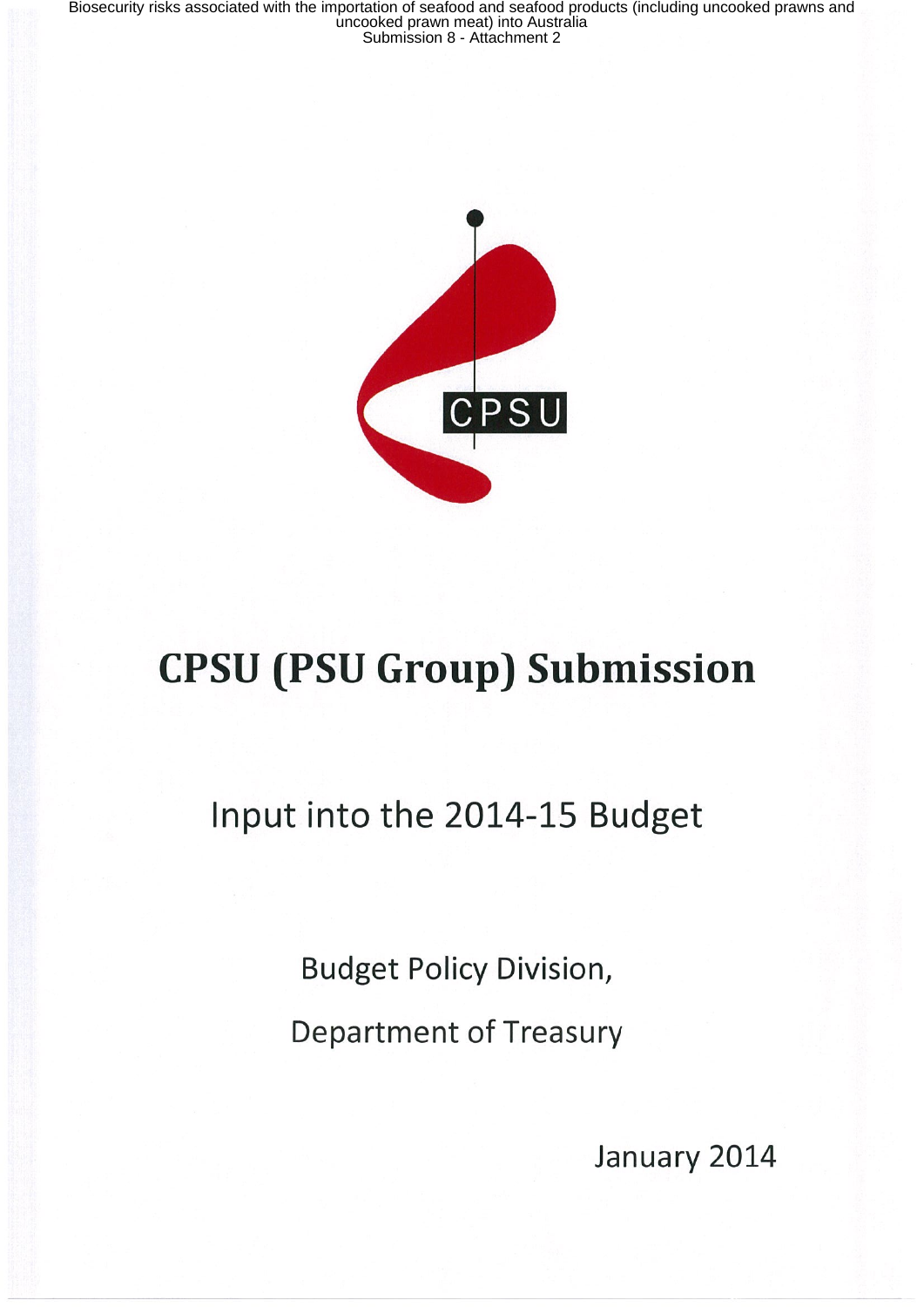# Introduction

The PSU Group of the Community and Public Sector Union (CPSU) is an active and progressive union with approximately 55,000 members. The CPSU represents employees in Commonwealth government employment including the Australian Public Service (APS), the ACT Public Service, the Northern Territory Public Service, CSIRO, the telecommunications sector, call centres, employment services and broadcasting.

As the principal union representing APS and federal public sector employees, the CPSU is very concerned about the impact of the 2014-2015 Federal Budget on public services.

The federal public sector works hard to provide quality public services to the Australian community every day. International comparisons demonstrate that the federal public sector is both efficient and effective in how it goes about this work. This is despite the increasing pressure under which employees find themselves working. Successive budget cuts, and corresponding job losses, are putting more pressure on public services and the employees whose job it is to deliver public services and implement public policy.

The CPSU is extremely concerned that the decisions the Government will take in the 2014-2015 Federal Budget will exacerbate these pressures, and lead to a deterioration in the public services on which the Australian community relies.

The CPSU notes that the National Commission of Audit is undertaking a review of the Commonwealth Government and will be making recommendations on savings measures that will inform the Government's approach to the 2014-2015 Budget.

The CPSU has made a comprehensive submission to the National Commission of Audit on the importance of public services, the quality of the public sector and its workforce and the risks associated with outsourcing and privatisation. In relation to those matters, and in response to recommendations that may arise through the National Commission of Audit process, the CPSU relies on its National Commission of Audit submission. This submission is attached.

Further issues of concern that should be considered as part of the 2014-2015 Federal Budget process, including the budget pressures already facing the federal public sector, are outlined below.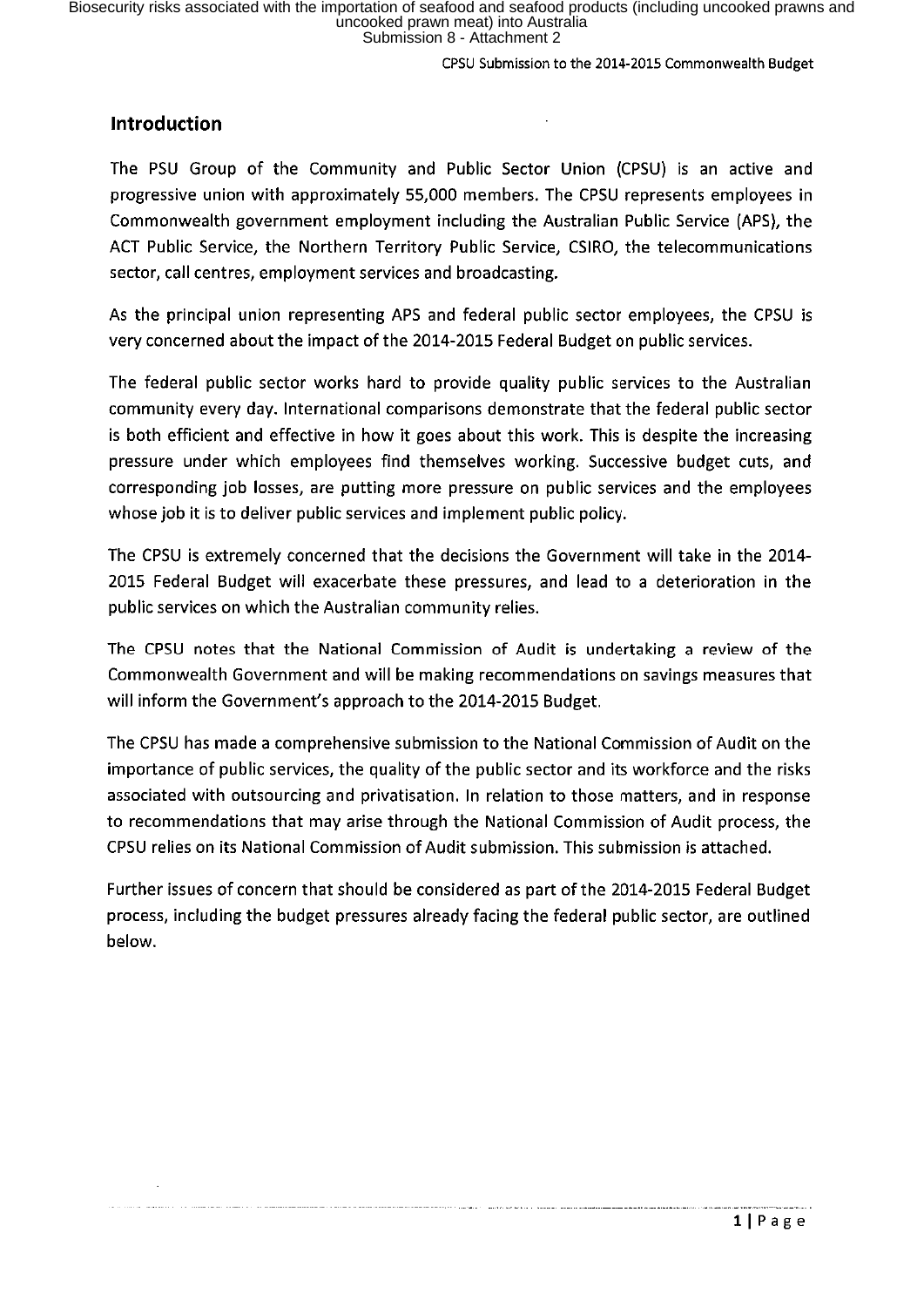# Efficiency and effectiveness of the federal public sector

The APS and federal public sector are highly professional, providing Australian communities with essential public services and developing quality public policy to promote our national interests.

The federal public sector performs this work in an efficient and effective manner. International measures bear this out. In comparison to other OECD countries, Australia not only has low rates of taxation, but highly effective provision of government services<sup>1</sup>.

International comparisons also demonstrate that the public sector workforce is not bloated or causing undue stress on the federal budget. The size of the general government sector in Australia is on par with other OECD nations and the Commonwealth public sector workforce only accounts for 7% of total Commonwealth Government expenditure'. To the extent that the Commonwealth public sector workforce has grown, this has been proportional with growth in GDP and has been significantly outstripped by population growth.

In politicised debates about the role and size of the public service, these facts are often overlooked. Not only is the federal public sector doing an important job serving Australian communities, by international measures it is doing that efficiently and effectiveIy, serving more people than ever before.

The CPSU submission to the National Commission of Audit process provides further detail on these matters.

 $^1$  Christopher Stone, False Economies: Bang for Our Buck, Centre for Policy Development, 11 November 2013 p, 4

Table A1: Australian Government general government sector operating statement, in Pre-Election Economic and Fiscal Outlook 2013, p.23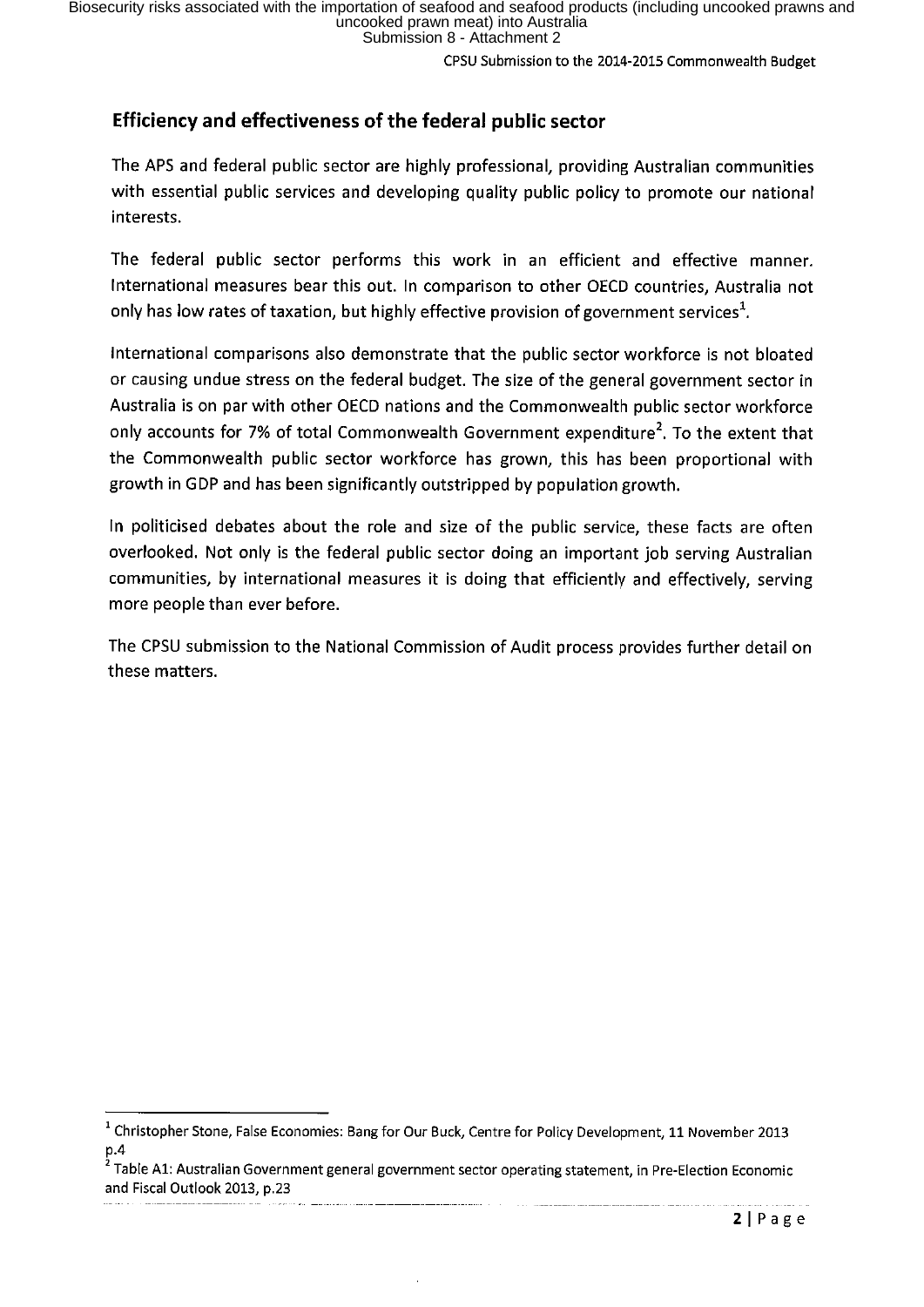# Pressure of budget cuts

Successive budget cuts are making it harder for the federal public sector to continue to provide high quality public services.

Since the federal election, the Coalition Government has announced or implemented a number of significant savings measures. These have included:

- efficiency dividend increased to 2.5% per annum for three years from 2014-2015;  $\Delta \sim 10^4$ representing a further increase on announcements made by the previous Government;
- staffing reduction of at least 12,000 APS employees;
- partial recruitment freeze limiting the external recruitment of new employees to the APS and terminating the employment of non-ongoing staff as contracts expire; and
- specific cuts to agency budgets, such as a \$30 million cut to the budget of the Family Court.

The CPSU estimates that 3,600 public sector jobs have been cut since the Coalition Government came to office in September 2013.

These cuts come on the back of various other savings measures which have impacted the operations of the APS over the preceding years. These have included:

- the annual efficiency dividend of 1.25%, which was increased to 3.25% for 2008-2009, 1.5% for 2011-2012 and 4% for 2012-2013;
- across-the-board cuts using other measures, which have included:
	- o \$580 million savings focussed on Executive Level and Senior Executive Service employees and office space announced in May 2013;
	- o \$550 million savings through reductions in travel, consultancies, advertising and printing announced in September 2012; and
	- $\circ$  a 20% cut to capital expenditure for 2012-2013 announced in November 2011; and
- agency-specific savings programs, including the Department of Human Services Service Delivery Reform project and the Defence Strategic Reform Program.

As a result of budget reductions, APS employment has been under significant pressure.

The most recent public service employment figures from the APSC State of the Service Report show a decrease in APS employment, as at 30 June 2013 from the previous year.

A substantial number of the job losses came from service delivery agencies. The Department of Human Services alone lost over 1,500 ongoing jobs between 30 June 2012 and 30 June 2013. This represents a 4.5% decrease in staffing, and is on top of job cuts of over 3,500 employees from 30 June 2009 to 30 June 2011. This has not been matched by a reduction in program or service requirements to accommodate these cuts.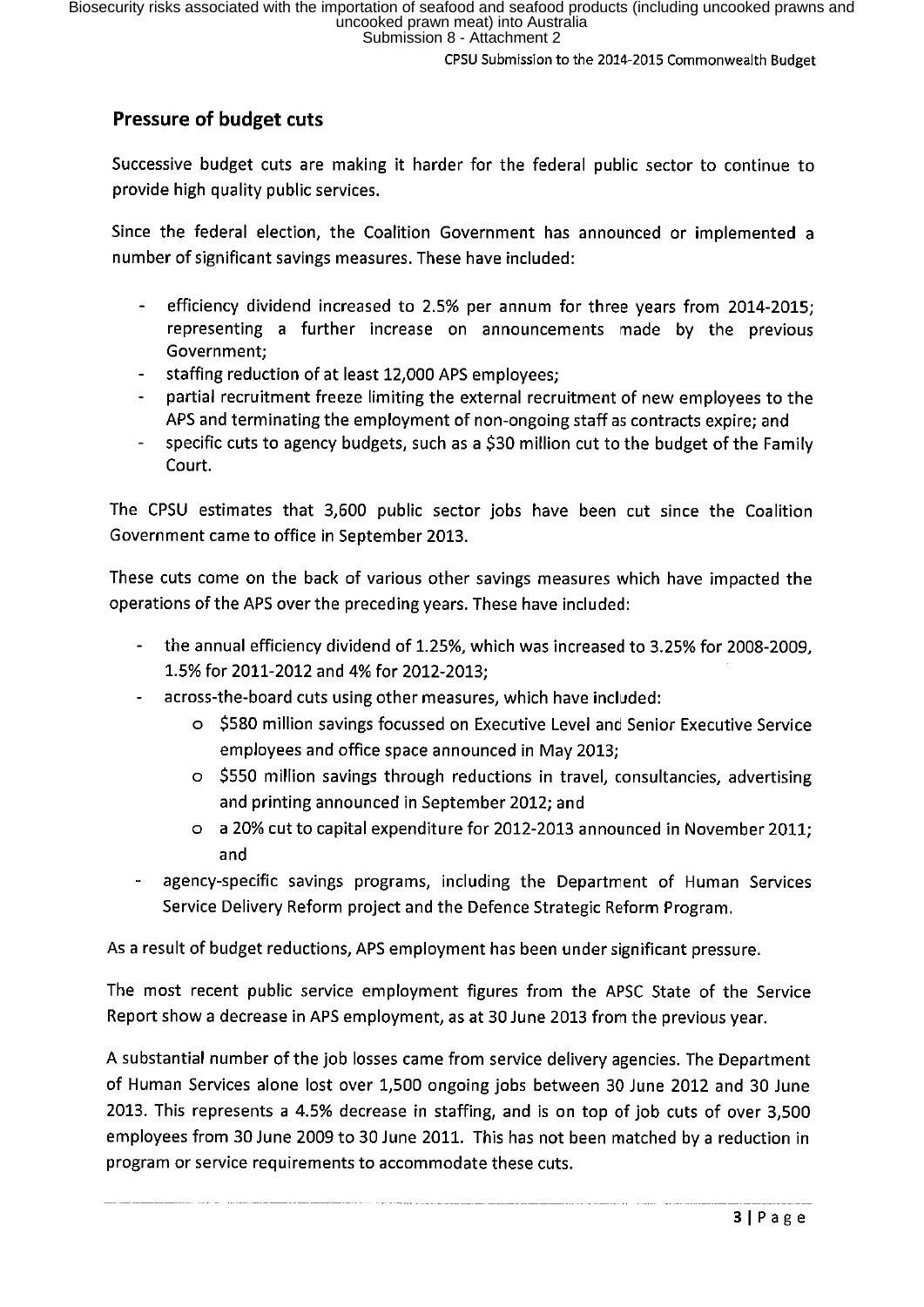CPSU Submission to the 2014-2015 Commonwealth Budget

# Impact of budget pressures on public services

Public service savings measures are continuing to have a direct impact on public services and jobs. Recent examples of the impact of budget cuts on the provision of public services are set out below.

### Department of Human Services

The Department of Human Services (DHS) provides vital public services direct to the community. For a large number of Australians, engagement with DHS is their most direct contact with their federal government. However sustained budget cuts are compromising the ability of DHS to deliver these services in an efficient and effective manner.

This has very direct implications for the Australian community. Users of DHS services are seeing:

- long wait times in call queues;
- increased double-handling of queries in call queues;  $\frac{1}{2} \left( \frac{1}{2} \right)$
- excessive wait times in service centres;  $\frac{1}{2}$  and  $\frac{1}{2}$
- processing back logs in a range of areas.  $\blacksquare$

Unfortunately, the frustrations and pressures created by these delays is contributing to increasing incidences of client aggression towards DHS staff. This growing problem is extremely distressing and often dangerous both for staff members and for other community members present at DHS premises during these incidents.

Backlogs and long waiting times now seem to be a normal part of the operations of service delivery. As a result of budget cuts and staffing pressures, clients seeking the assistance of DHS now have to wait longer.

We have previously reported on detailed call wait times and processing backlogs. DHS have recently removed staff access to these reports. However Call Centre members continue to report excessive wait times for most programs. Average call wait times are regularly over 40 minutes,-with some programs having even higher average wait times. For example, callers to Employment Services and Youth and Students regularly have average call wait times of over an hour. As a result of budget pressures and staffing cuts, these wait times continue to increase.

It is not only longer wait times that are affecting DHS clients. In other areas, clients' calls are also not being answered or the employees who are answering them are unable to assist.

Given the extensive wait time, many clients are electing to abandon the call rather than wait for their call to be answered. It is not unusual to see the number of abandoned calls (where a client elects to hang up rather than wait for their call to be answered) matching the numbers of calls answered in most queues.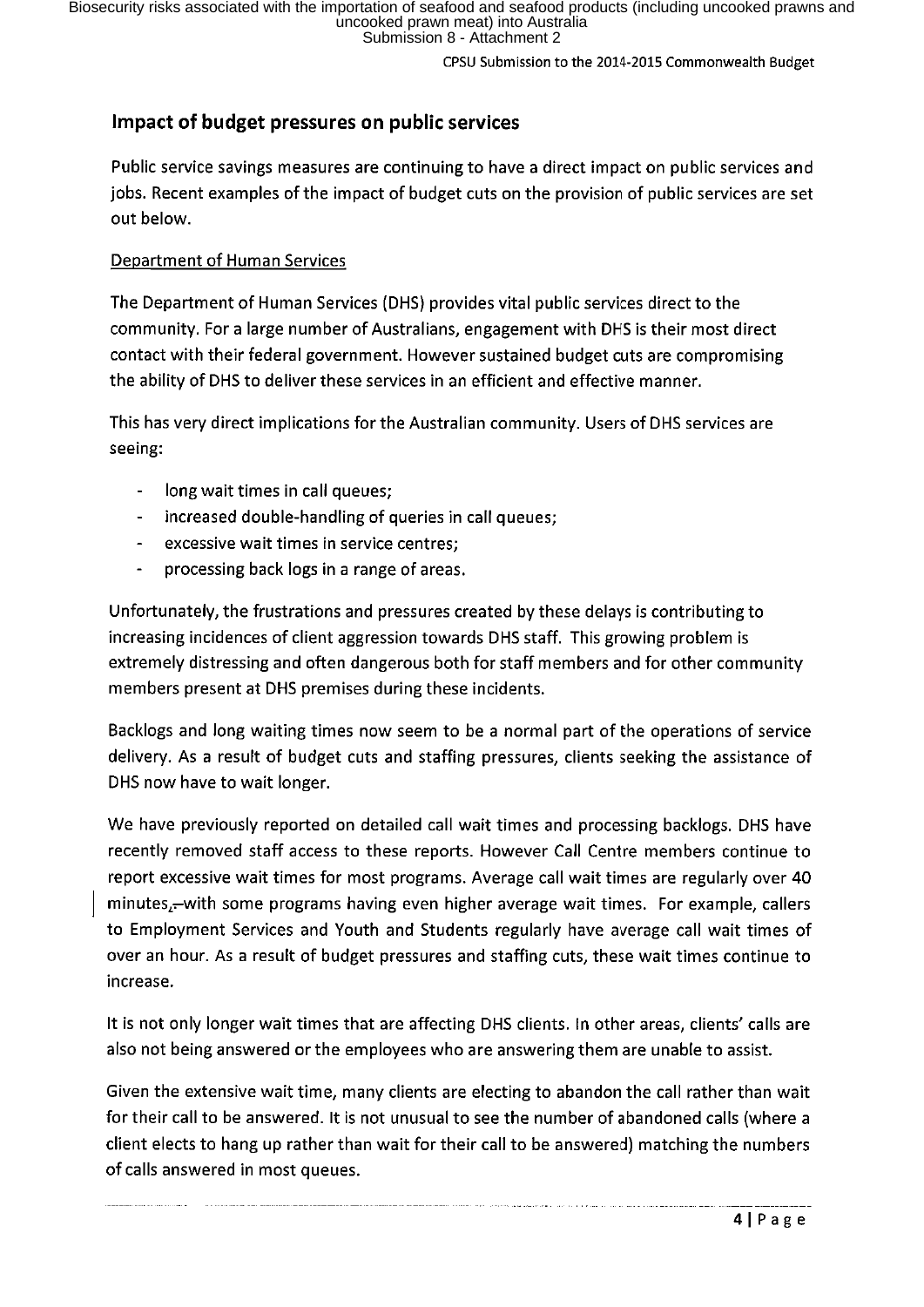In some branches and programs, it has also been reported that staff have been actually told to divert calls to voice mail and only respond to email queries.

Some of DHS's employment practices are actually exacerbating the issues experienced by clients seeking telephone assistance. In 2012 DHS started using casual employees in the Call Centre Network. As the casual employees do not undergo the same training or have the same experience as other employees, they are less likely to be able to assist a client with their query; instead the casual employees most commonly answer calls and place customers into other telephone queries.

While this has improved the statistics on call wait times, it does not actually help the client who is unable to have their issue resolved by the employee who answers the phone. Furthermore, this practice also increases the cost of resolving the issues as multiple employees deal with the issue.

The permanent workforce in call centres is now at its all time lowest levels. With the lost of experienced staff, who are often replaced by casuals or non-ongoing contract staff, it should be expected that this double-handling will increase. This is detrimental for both the client and the Department.

Service Centre members are also reporting excessive wait times. Queues in metropolitan and suburban offices regularly see customers waiting more than two for hours to talk to staff who can address their issues. Indeed, Medicare staffing has been reducing to the extent that customer queues are regularly extending outside the doors into the street.

Not only are their increasing delays in responding to queries, there are also delays in processing claims in certain areas. Processing backlogs continue to increase for Families payments, Youth, Education and Employment.

Worryingly, reports of customer aggression have increased from 2012 to 2013 with an average 665 reports per month as at November 2013. The average DHS worker is female and 42 Years old. These employees care about their communities and do their very best in a difficult environment. This should not be made more difficult as a result of customer aggression, increasingly driven by long wait times and processing delays.

Finally over a long period DHS has been critical to the government's ability to respond quickly and effectively to unplanned crises, such as natural disasters. However, as a result of budget cuts and reduced staffing levels, the Department has less capacity to redeploy staff to respond to unplanned crises.

## Australian Customs and Border Protection Service – budget pressure

The Australian Customs and Border Protection Service ('Customs') is under sustained budget pressure, at a time when requirements of the agency continue to increase.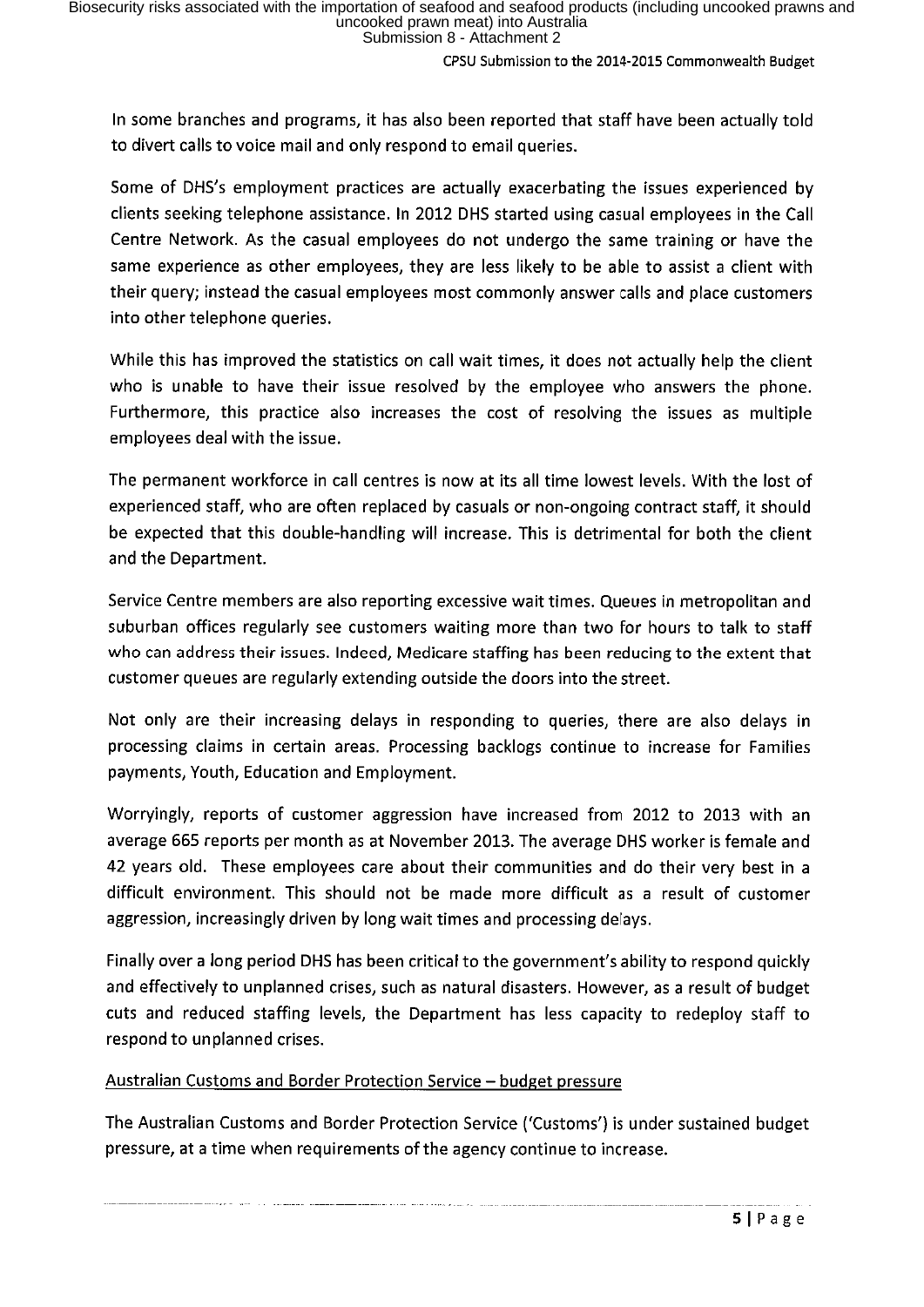Customs is undergoing significant changes to reform border security operations, to better facilitate trade and travel and mitigate integrity risks. Customs has been identified by the Government as essential to delivering its policy in a number of areas, including border protection. However budget cuts are undermining the capacity of Customs to deliver these policy initiatives.

In November of last year, the head of Customs told a Senate Estimates hearing in Canberra that:

- the agency's current operating model is not sustainable;  $\sim$
- minor savings measures in the agency would not be enough to deal with the budget  $\frac{1}{2}$  and  $\frac{1}{2}$ pressures they face;
- very tough choices would have to be made to be able to meet the requirements of the service and fiscal policy directions;
- Customs would need to reduce its staff by approximately 600 over the next four  $years<sup>3</sup>$ .

The CEO summarised the situation by stating:

"we are not talking about cutting fat or even muscle and tissue, we will soon be going through bone and out the other side."<sup>4</sup>

It is noted that on 23 January 2013 Customs received \$88 million in additional funding to upgrade screening and inspection of international mail and cargo arrivals. Whilst such an announcement is welcome, given the amount and targeted nature of the funding this will not affect the overall budget position that Customs finds itselfin.

The ongoing budget pressures Customs is under will inevitably compromise its ability to do its job safely and effectively.

## Department of Agriculture

In November last Year the Department of Agriculture announced that as a result of budget pressures and the risk of ongoing budget deficits, significant changes had to be made to their operations. This includes 'prioritising' the work of the Department.

In an all staff note the Secretary advised that these changes would include:

- discontinuing functions and activities that are deemed lower priority; and
- reducing staff numbers, by at least 220, with the initial focus on Border Compliance division in Canberra and passengers, mail and cargo programs in the regions.

 $^1$  Ibid, p.27

<sup>&</sup>lt;sup>3</sup> Hansard, Legal and Constitutional Affairs Legislation Committee supplementary budget estimates (19 November 2013), p. 26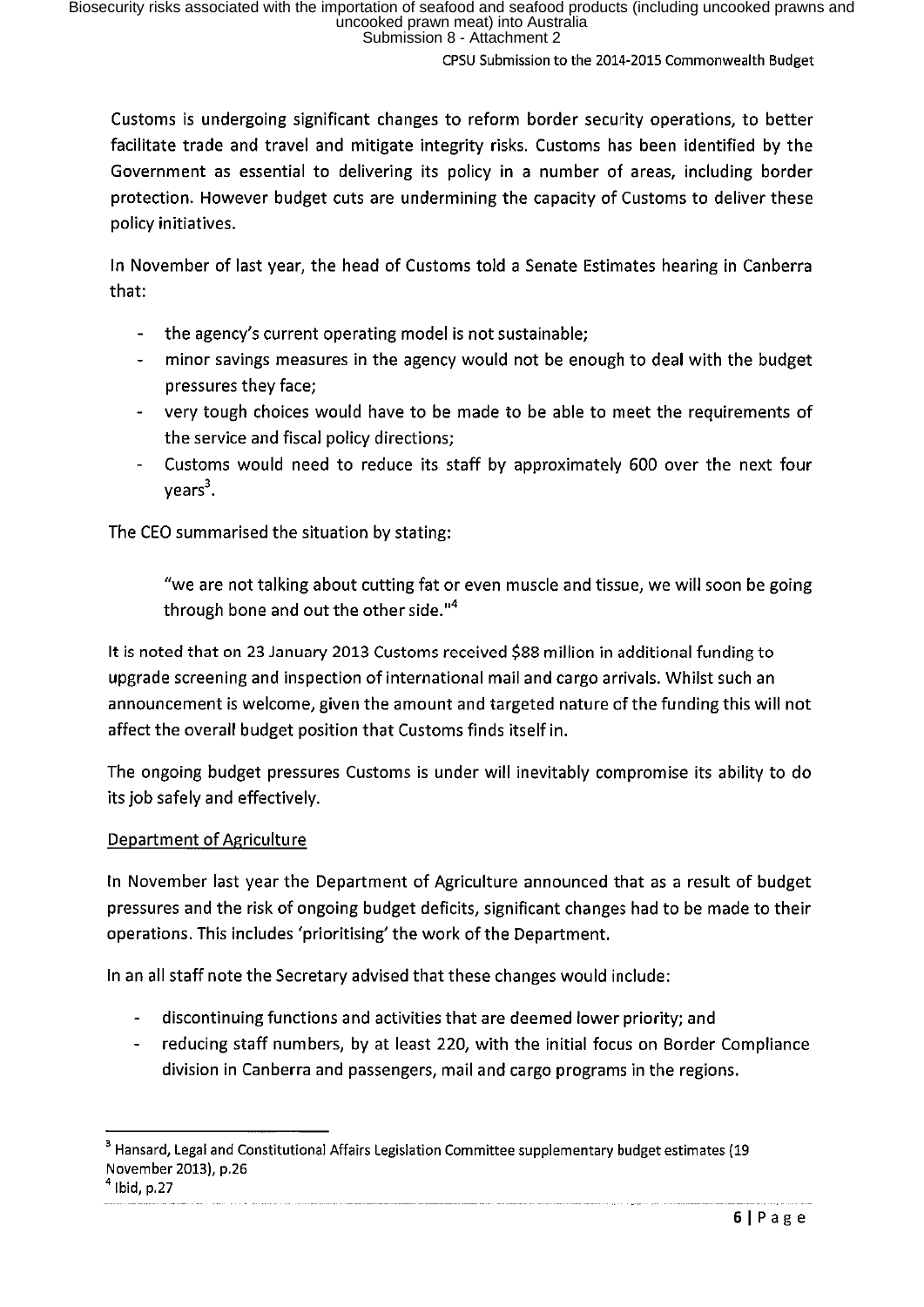The CPSU understands that as part of the re-prioritisation of the Department's work, there are significantly fewer inspections and screenings being undertaken at international airports. In addition, inspection profiles that were previously assessed as 'high risk' have been downgraded.

Both of these measures have the potential to have a very direct impact on the management of biosecurity risks. This may mean that items that are potentially dangerous to our agricultural and equine industries and our environment make it into Australia, with serious consequences and additional costs to Government as a result,

Staff cuts, particularly given the initial focus for job cuts includes passenger programs, will mean longer wait times at international airports.

The CPSU also understands that as a result of budget cuts the Department is no longer utilising detector dogs in certain shifts at Sydney Airport, This will result in further delays for passengers, as the use of detector dogs speeds up the screening process.

### Australian Bureau of Statistics

The Australian Bureau of Statistics (ABS) is under significant pressure which is threatening its capacity to fulfil its purpose. ABS plays a critical role in providing quality statistical analysis, which informs monetary, fiscal and social policies.

However ABS is now reporting that the future quality of its economic data is under threat because of the ongoing impact of budget cuts. In the ABS Annual Report the then Australian Statistician reported:

"I remain concerned about the wide range of ageing and fragile business processes and supporting infrastructure used by the ABS, our difficult capital position, which is barely adequate to 'keep the lights on', and the impact these are having on our costs and on our staff....

The overall situation has been progressively impacting on the time and effort required to produce key official statistics on time and to the quality expected by our users and now seriously compromises our longer-term sustainability."<sup>5</sup>

Given the vital role played by the ABS in economic and social policy development, these reports are alarming.

## Cultural agencies

The Commonwealth public sector covers a number of the nation's premier cultural institutions; including agencies like the National Library, National Museum, National Library,

<sup>&</sup>lt;sup>5</sup> Australian Bureau of Statistics Annual Report 2012-2013 p2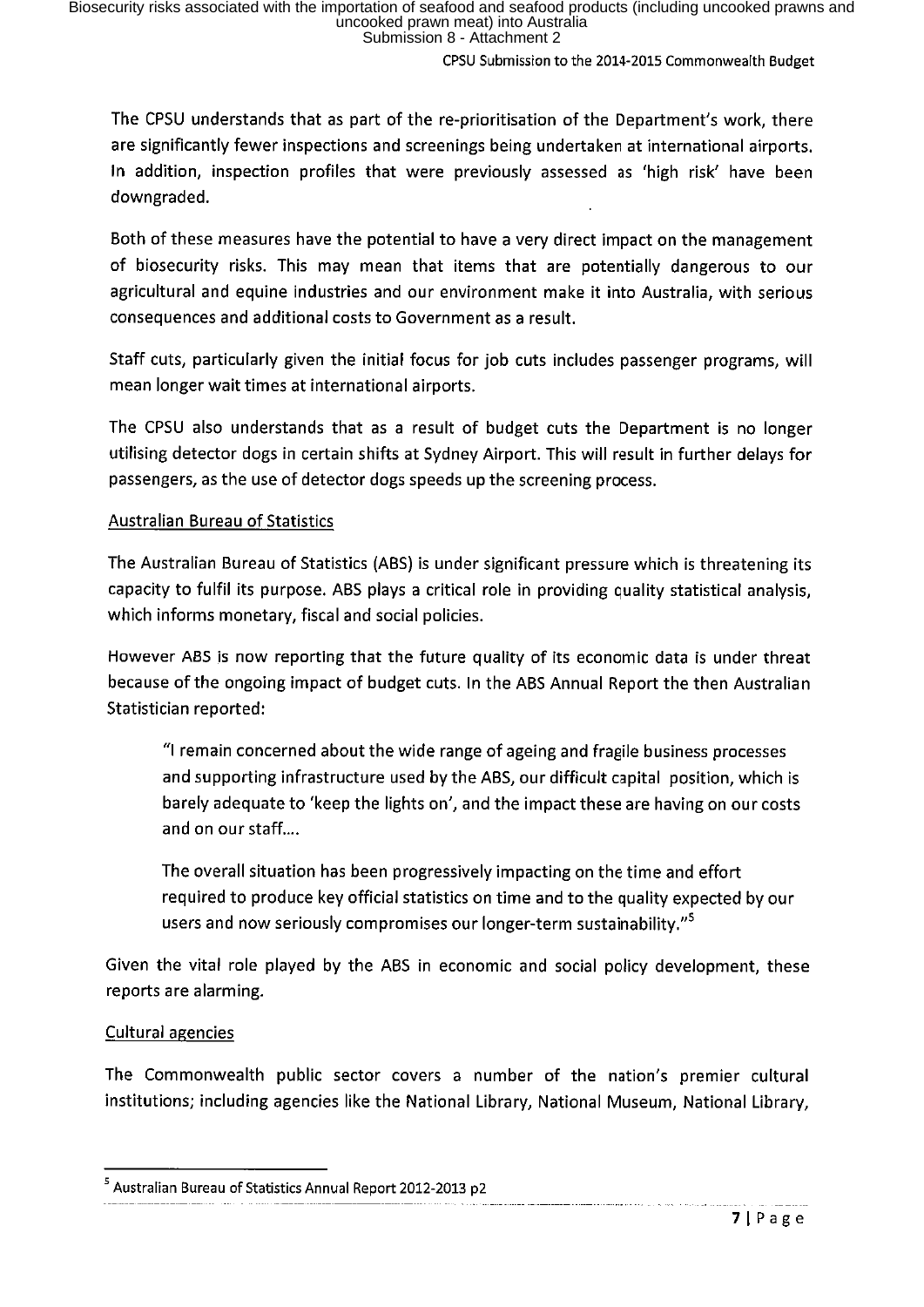Australian National Maritime Museum, National Archives, National Gallery, National Film and Sound Archive, Australian War Memorial and National Portrait Gallery.

The impact of budget cuts, including the efficiency dividend, is particularly problematic for small cultural agencies. This was recognised by the 2008 Joint Committee on Public Accounts and Audit report into the impact of the efficiency dividend on small agencies'.

As small entities, cultural agencies do not have the opportunity to realise savings through economies of scale or the capacity to 'shift' work or functions around to achieve savings. Cultural agencies also have a range of ongoing, fixed costs, involved for example in maintaining collections. Indeed, the cultural agencies actually have statutory obligations to provide particular services to the Australian public, so they cannot simply decide to stop offering certain services.

While cultural agencies have been spared some of the previously announced additional efficiency dividend savings, they have not been spared the additional efficiency dividend of 2.5% applying from 2014-2015. These additional measures, as well as the ongoing efficiency dividend and other budget cuts, continue to pose a significant problem for the operations of cultural agencies.

This is demonstrated by recent experience in the National Archives.

National Archives has been unable to meet numerous aspects of its performance targets over the last financial year<sup>7</sup>. This has meant that the progress on the digitisation process, allowing for digital access to Archive resources, is behind schedule. The agency's goal of having 90% of items eligible for preservation treatment digitised has not been met, instead only 64.5% of such items have been digitised. In addition, from November last year, Archives Reading Rooms are no longer open on Saturdays and the Melbourne Reading Rooms are also closed on Mondays and Tuesdays. Over 40 staff have recently lost their jobs and further job cuts are expected this year.

Other cultural agencies are under similar pressure. The Australian National Maritime Museum Annual Report signals hard decisions ahead due to pressure on the Museum's resources<sup>8</sup>. Over recent years, the National Library has been reporting that as a result of funding pressure, including the application of the efficiency dividend, the agency will continue to struggle to meet its statutory obligations'.

CSIRO

 $^6$  Joint Committee on Public Accounts and Audit, Report 413 The Efficiency Dividend and Small Agencies: Size does Matter, December 2008

 $\frac{\prime}{\rm s}$  National Archives of Australia Annual Report 2012-2013 p15

<sup>&</sup>lt;sup>8</sup> Australian National Maritime Museum Annual Report 2012-2013 p3

<sup>&</sup>lt;sup>9</sup> National Library of Australia Annual Report 2010-2011 p9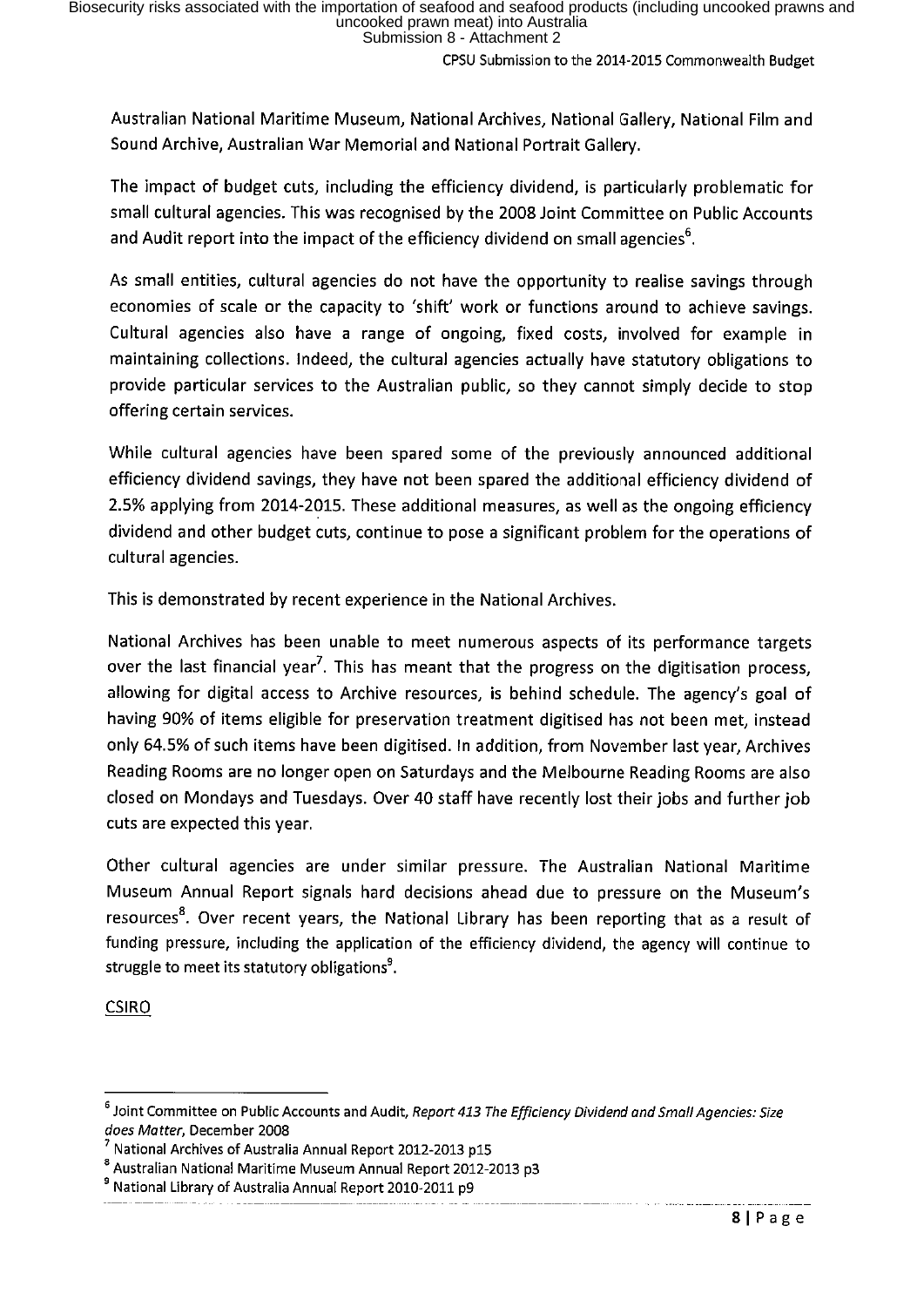Over the course of 2013 there were approximately 200 job cuts in the CSIRO, with a further reduction of 50-60 staff due to an internal recruitment freeze. This has a direct and immediate impact on the capacity and scientific capabilities of the organisation. These job losses have directly affected the number of scientists working in key areas. The four areas affected most significantly affected are:

- . land and water science with a 10% staffing reduction;
- . manufacturing and materials science with a 9% staffing reduction;
- . marine and atmospheric science with a 9% staffing reduction; and
- . animal, food and health science with an 8% staffing reduction.

## Department of Veterans' Affairs

In the Department of Veterans' Affairs a number of standards for processing claims have not been able to be met. According to the 2012-2013 Annual Report, there is a 41 day wait to process service pension claims, which is outside the 32 day processing target<sup>10</sup>. The average time for initial liability claims is 155 days, well above the target of 120 days<sup>11</sup>. Processing times for reviews have also increased<sup>12</sup>. This means that some clients are waiting longer for claims and reviews than they should be.

The Department is also undertaking fewer reviews due to resourcing reductions. This has the potential to have implications for the quality and accuracy of claims being processed.

## ATO: Australian Valuation Office & Australian Charities and Not-for-profit Commission

The Australian Valuation Office (AVO) is a part of the Australian Taxation Office (ATO) and provides valuation services for other government agencies. They are self-funded and their principal client is the Department of Human Services. The AVO has an important role in ensuring that welfare benefits are properly administered and in guarding against welfare fraud.

In response to budget pressures, DHS has changed its valuation practices to move to a more risk-based assessment process. This means that there are fewer valuations and less scrutiny. The reduction in work from DHS and other budget pressures has had a substantial impact on AVO's revenue and available operating budget.

As a result of this pressure, the Government has now announced that it will close down the operations of AVO by the end of financial year. For Government clients this will mean their work will be transitioned to other providers. As is outlined in our National Commission of Audit submission, outsourcing services often ends up costing governments more. There is the potential for such a result here.

<sup>&</sup>lt;sup>10</sup> Department of Veterans' Affairs Annual Report 2012-2013 p25

 $11$  ibid p33

 $12$  ibid p25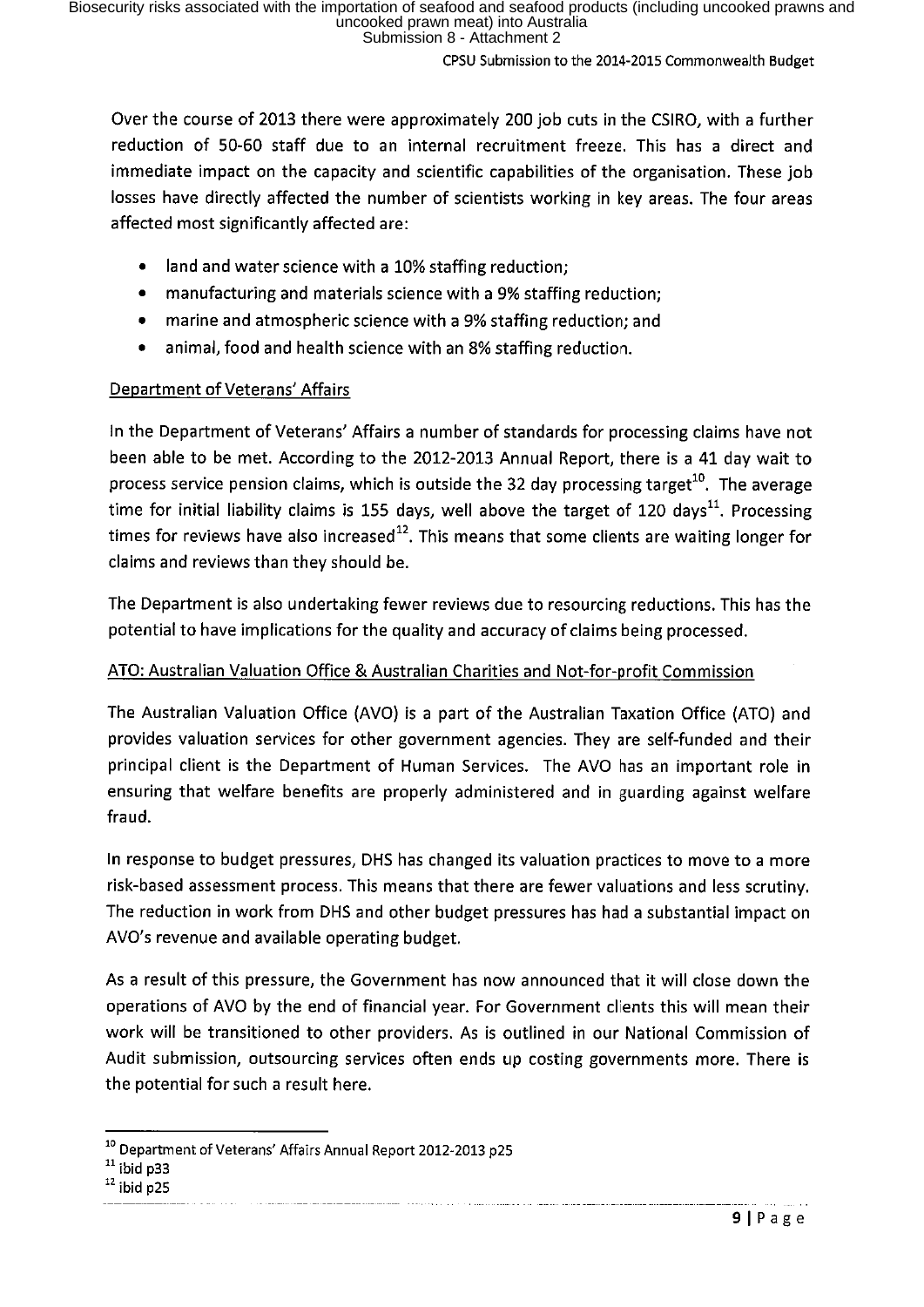CPSU Submission to the 2014-2015 Commonwealth Budget

The decision to close AVO also has significant implications for its 200 staff across metropolitan and regional areas of Australia. There is very limited prospect of redeployment given the specialised skills of valuers.

These are not the only job cuts proposed in the ATO. There are other processes currently underway which are expected to lead to 900 jobs being cut this financial year across a number of business lines. .

In addition to this there has been a recent announcement that the Australian Charities and Not-for-profit Commission is flagged for replacement by a voluntary, self-regulated system. In its first year of operation the Commission received more than 200 complaints about charities and there are currently 55 cases open, eight of which involve investigations of a serious nature, In addition to the potential loss of 70 jobs, this decision also puts government revenue at stake. Given the generous tax concessions that many charities and not-for-profit organisations enjoy, at considerable expense to the Australian taxpayer, accountability that is transparent, independent and enjoys the confidence of the Australian community is critical. This is a decision which might reduce the overall head count public sector staff but it is likely to be a net cost to the budget bottom line.

The Family Court of Australia and the Federal Circuit Court

The Family Court of Australia and the Federal Circuit Court (FCFCC) have been under significant funding pressure for many years,

Since June 2007, total staffing excluding judicial officers and casual employees has decreased from 887 to 788 in June 2013. This is a staffing cut of over 11%. However over this period, it has been reported there has been an increase in the number of judicial officers of the courts who are being supported by the staff of the FCFCC.

As a result of these cuts the FCFCC is already struggling to manage its case load and meet service targets. Staff are reporting increased workloads and increased workplace stress and staffing cuts are resulting in reduced services for users of the Courts.

The CPSU is deeply concerned by the savings initiative announced by the Abbott Government to cut a further \$30 million from the budget of the Family Court of Australia. Given the integrated support provided by the FCFCC to both Courts, a cut to the Family Court budget increases the pressure on both Courts.

Given the particularly high proportion of fixed costs in the FCFCC budget, these budget cuts are hard to manage. In the 2012-2013 Annual Report fixed costs for the Family Court of Australia are identified as comprising 44% of expenditure. These fixed costs mean that cuts to the FCFCC budget have a disproportionate effect on staff providing services to clients and on those services.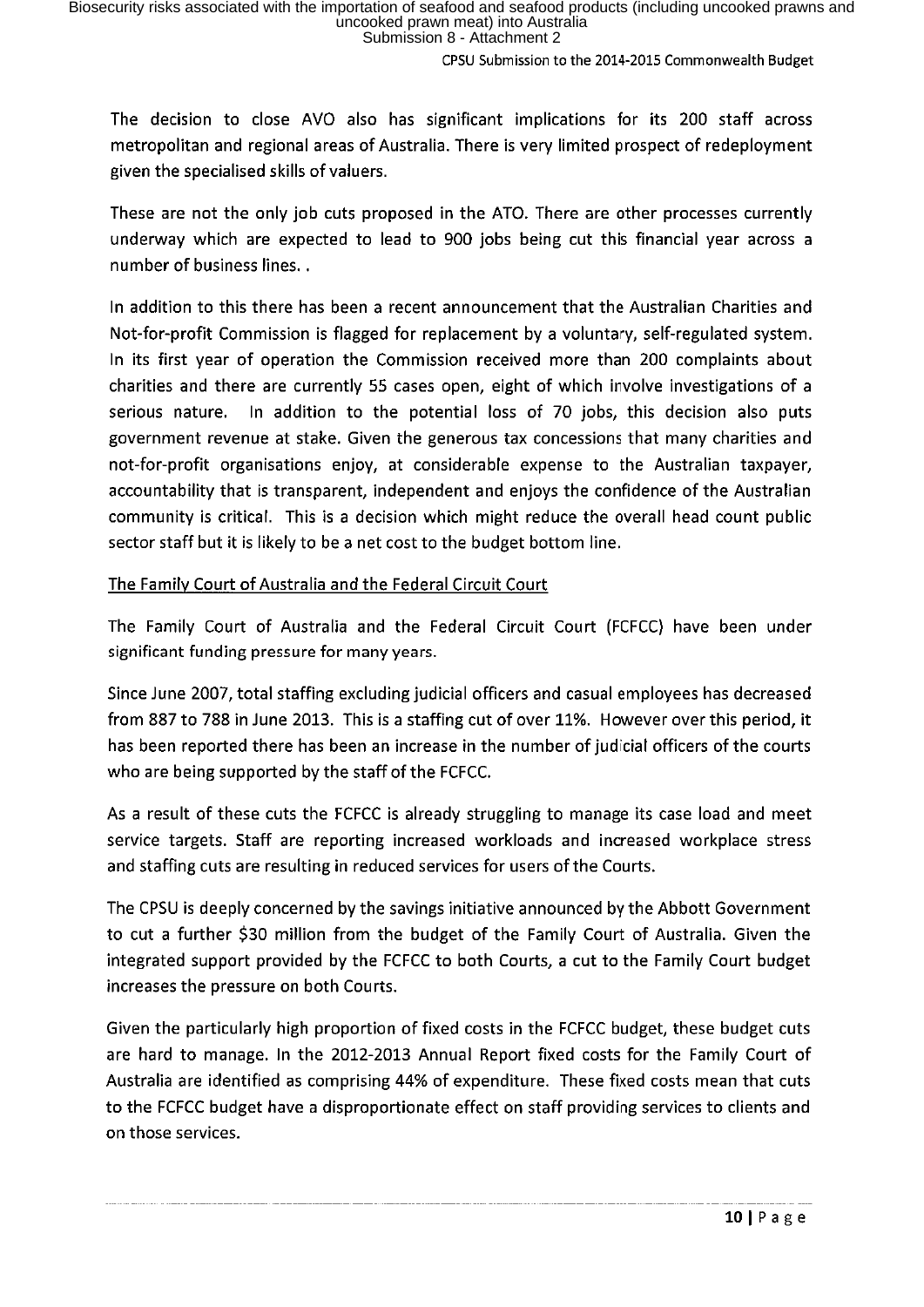CPSU Submission to the 2014-2015 Commonwealth Budget

#### Impact on federal public sector employees

Budget pressures are making it increasingly difficult for federal public sector employees to do their jobs.

The CPSU recently conducted its What Women Want survey for the  $7<sup>th</sup>$  time. 11,000 employees participated in that survey. Initial analysis from the survey shows increasing workloads and pressures at work, due in large part to increasing budget pressures.

- . Over 63% of women reported almost always or often feeling rushed or pressed for time at work.
- . Approximately 45% of women reported going to work when they were sick because of workload pressures.
- Approximately 1 in 3 women are working extra hours just to get their work done.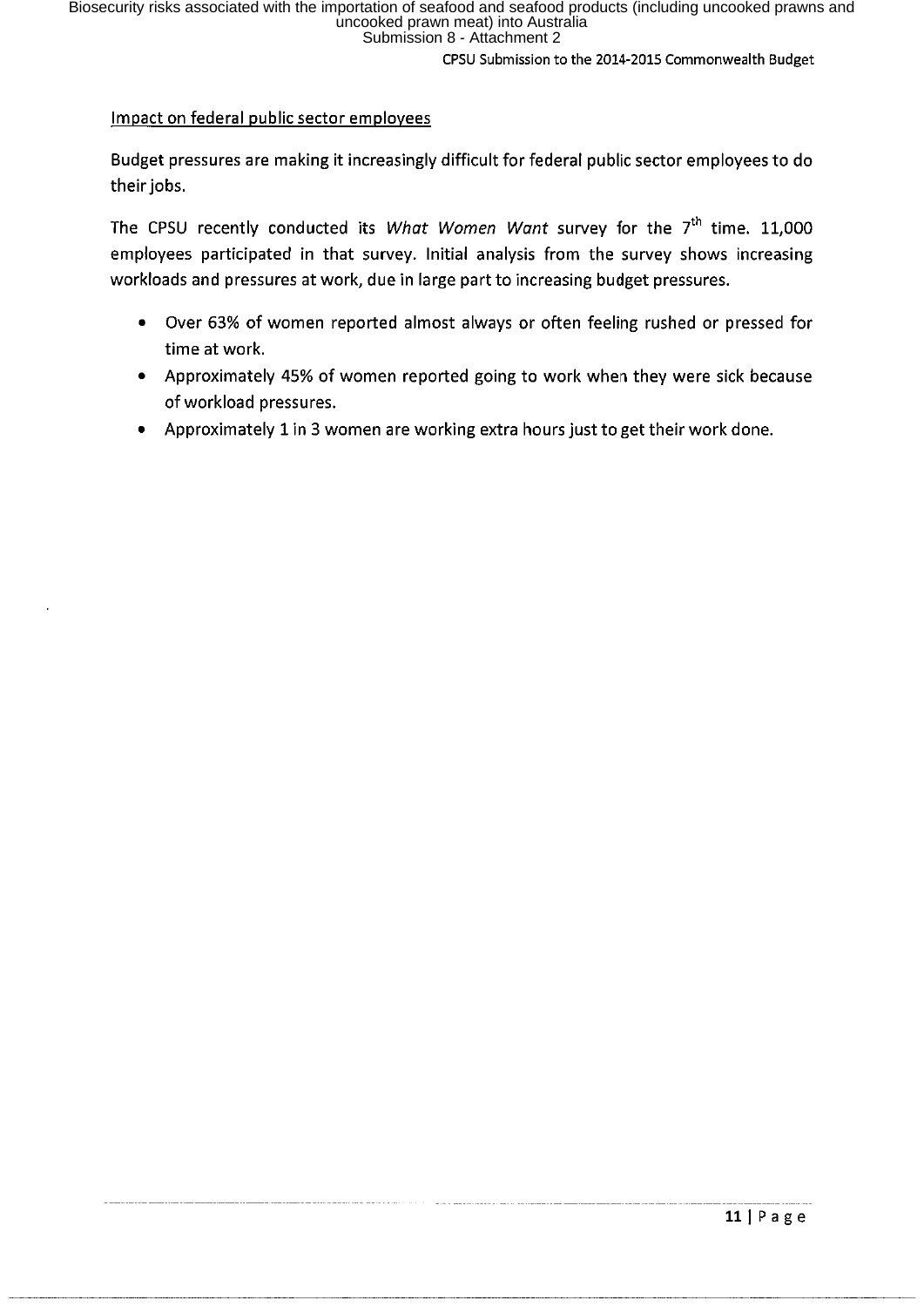CPSU Submission to the 2014-2015 Commonwealth Budget

# Impact of budget pressures on regional communities

Budget pressures often have a disproportionate impact on regional communities. It is important that regional areas are as well served by the federal public sector as other areas of Australia. Having a presence in regional areas is critical to providing that service, and to the federal public service having a connection to communities across the country rather than only in the largest cities. However, too frequently cutting regional jobs and closing regional offices is seen as a 'quick-fix' for budget pressure.

Not only is a regional presence important for the communities that the public sector serves, regional public sector offices are critical for local economies and local jobs. Many regional areas suffer from higher unemployment than the national average and have weaker job prospects. Removing federal public sector jobs merely exacerbates these pressures. Not only does it mean there are fewer job opportunities in the community, it has flow-on effects for other local businesses as well. Furthermore, public sector jobs often represent 'good' jobs in these regions valued highly by local communities, as they are more likely to be permanent with reasonable wages and conditions. Recent examples of the impact of budget cuts on regional areas are set out below.

#### Australian Customs and Border Protection Service - District Office cuts

Over 2012-2013 Customs has made significant changes to their regional staffing, with District Office staff being cut by almost half, as a result of ongoing budget pressures.

| <b>District office</b> | <b>Staffing change</b> |
|------------------------|------------------------|
| Bowen                  | 3 to 2                 |
| Broome                 | 7 to 6                 |
| Bunbury                | 3 to 2                 |
| Cairns                 | 28 to 23               |
| Dampier                | 25 to 19               |
| Gladstone              | 10 to 6                |
| Geraldton              | $3$ to $2$             |
| Launceston             | $5$ to $2$             |
| Mackay                 | 10 to 6                |
| Newcastle              | 12 to 8                |
| Port Hedland           | 14 to 12               |
| Port Lincoln           | 3 to 2                 |
| Thursday Island        | 14 to 8                |
| Townsville             | 16 to 13               |
| Total                  | 153 to 111 (-42)       |

An outline of those District Office job cuts is set out below:

It is now, however, recognised in the CEO's Blueprint for Reform that there is a need to increase staff/ patrols in remote areas to ensure our borders are adequately protected. This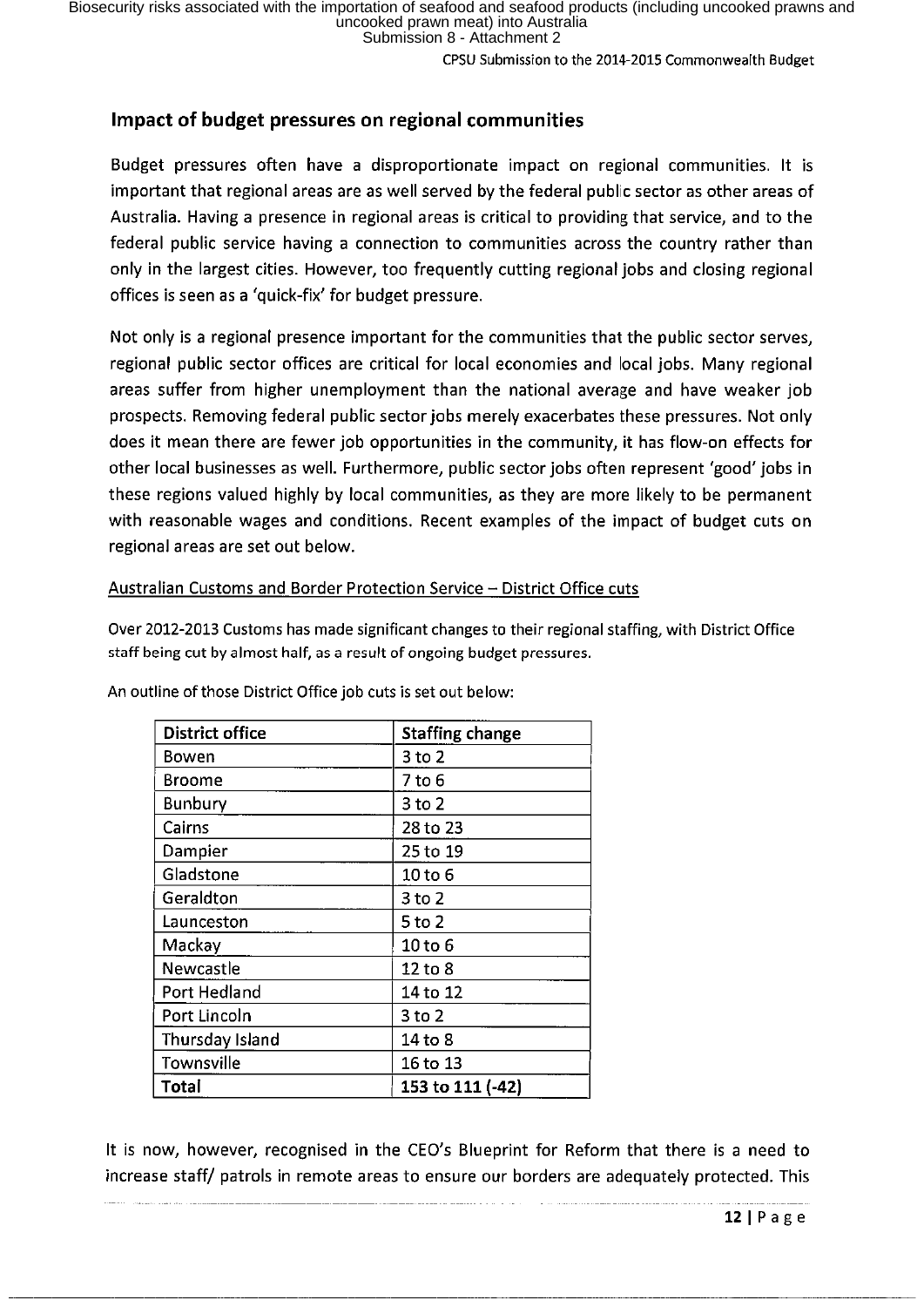CPSU Submission to the 2014-2015 Commonwealth Budget

is indicative of the short-sightedness of many budget cuts; to achieve budget savings agencies make staffing cuts, which can themselves be costly in the short-term, and then agencies realise they need to re-engage staff.

#### Department of Human Services - proposed Tasmanian job cuts

Late last year, the Department of Human Services advised employees and the union of its intention to 'realign' information and communication technology (ICT) functions from Hobart to Adelaide, Brisbane and Canberra. This decision appears to be part of a process of centralising functions.

This decision will result in a reduction of 56 jobs in Tasmania, taking over \$4.5 millions in direct salaries out of the state. These ICT jobs also represent 'good' jobs in Hobart and as higher classification APS work they are jobs to which other Tasmanian APS employees aspire. The 56 employees currently working in these roles have limited prospect of redeployment, as there are no other vacancies at this level in the state and very few have been available over the last year.

The Tasmanian economy faces a number of challenges in retaining good, permanent jobs. It is extremely disappointing that pressures on agency budgets seem to be driving decisions that are exacerbating these problems.

#### Australian Taxation Office  $-$  proposed regional office closures

As a way to cut costs and meet budget pressures, the ATO is considering closing 10 offices across regional Australia.

This proposal comes as ATO seeks to find a way to realise savings as they reduce office space. As these regional offices are smaller sites with leases expiring this Year, closing them appears to be an attractive option for ATO management faced with budget cuts.

The potential closures include offices in Port Macquarie, Sale, Mackay, Bendigo, Rockhampton, Launceston, Cairns, Orange, Toowoomba and Grafton. This would affect 80 staff directly and have flow-on negative effects for local businesses in these towns.

These potential closures come on the back of recent or pending closures to ATO offices in Bundaberg, Hurstville and Southport. These closures have affected approximately 670 staff.

This process and the proposal for further regional office closures demonstrate the disproportionate impact of budget cuts in regional areas.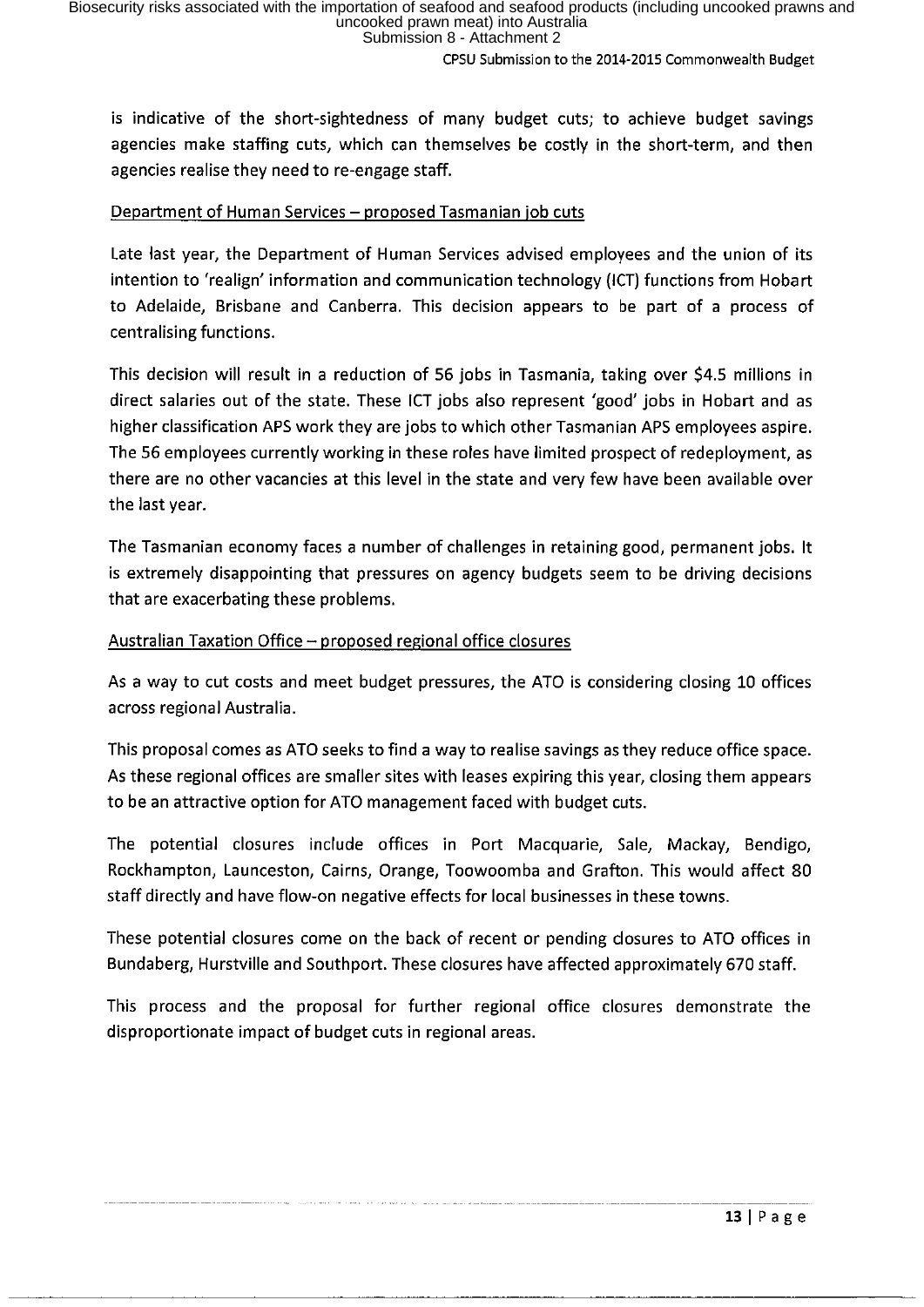CPSU Submission to the 2014-2015 Commonwealth Budget

# Prospect of further cuts in the 2014-2015 Federal Budget

The prospect of further cuts, outsourcing and privatisation is of significant concern to employees in the federal public sector and the communities that rely on public services.

Further cuts would have disastrous consequences for public services. Public services are already stretched and under significant pressure. The examples outlined in this submission demonstrate the real impact budget cuts are having on public services. Further cuts will be directly felt by those Australians who rely on public services.

APS employees are also increasingly worried about their job security. In a recent survey, in which over 18,000 employees participated, job security was identified as the issue of most concern to APS employees and nearly 90% of employees want additional measures to protect their jobs.

Outsourcing and privatisation is also a significant concern. The Terms of Reference for the National Commission of Audit clearly raise the prospect of outsourcing, privatisation and other measures which would see formerly government provided services being provided through private sector arrangements.

The CPSU has substantial concerns with any such proposals. The CPSU's submission to the National Commission of Audit, attached to this submission, outlines the problems and risks associated with these approaches.